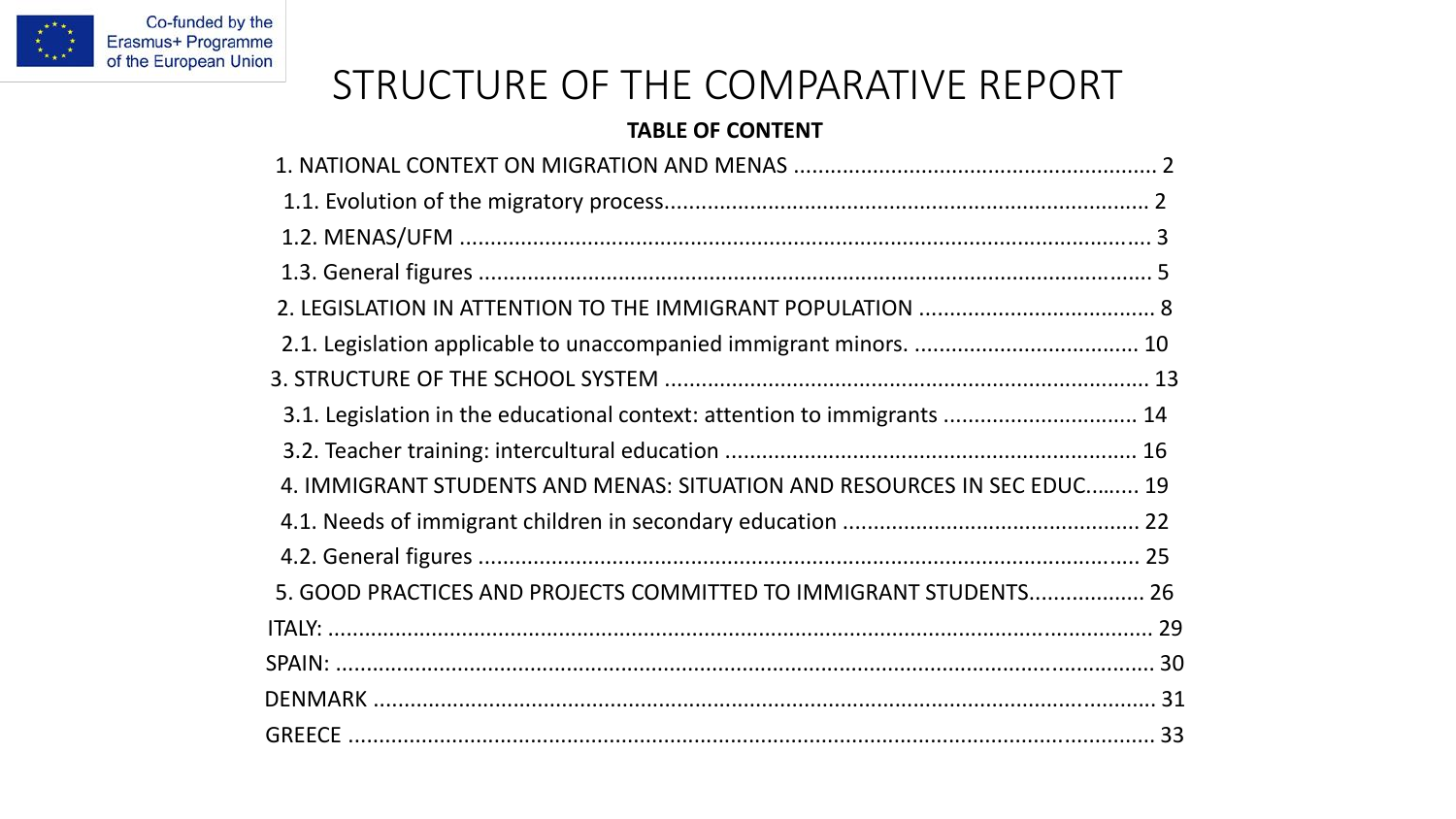- The national reports on Italy, Greece, Denmark and Spain, produced in the context of our project, provide an overview of the following issues:
- -The national, demographic and cultural context on immigrants and refugees, including recent developments.
- -The legal framework and policies on immigrant population.
- -The situation and specific profile of unaccompanied foreign minors, with focus on issues of social and educational integration.
- -The structure of the national education system and the challenges faced in the education and training of minors and migrant pupils.
- -The identification and description of good practices on social and educational integration of the immigrant and refugee population.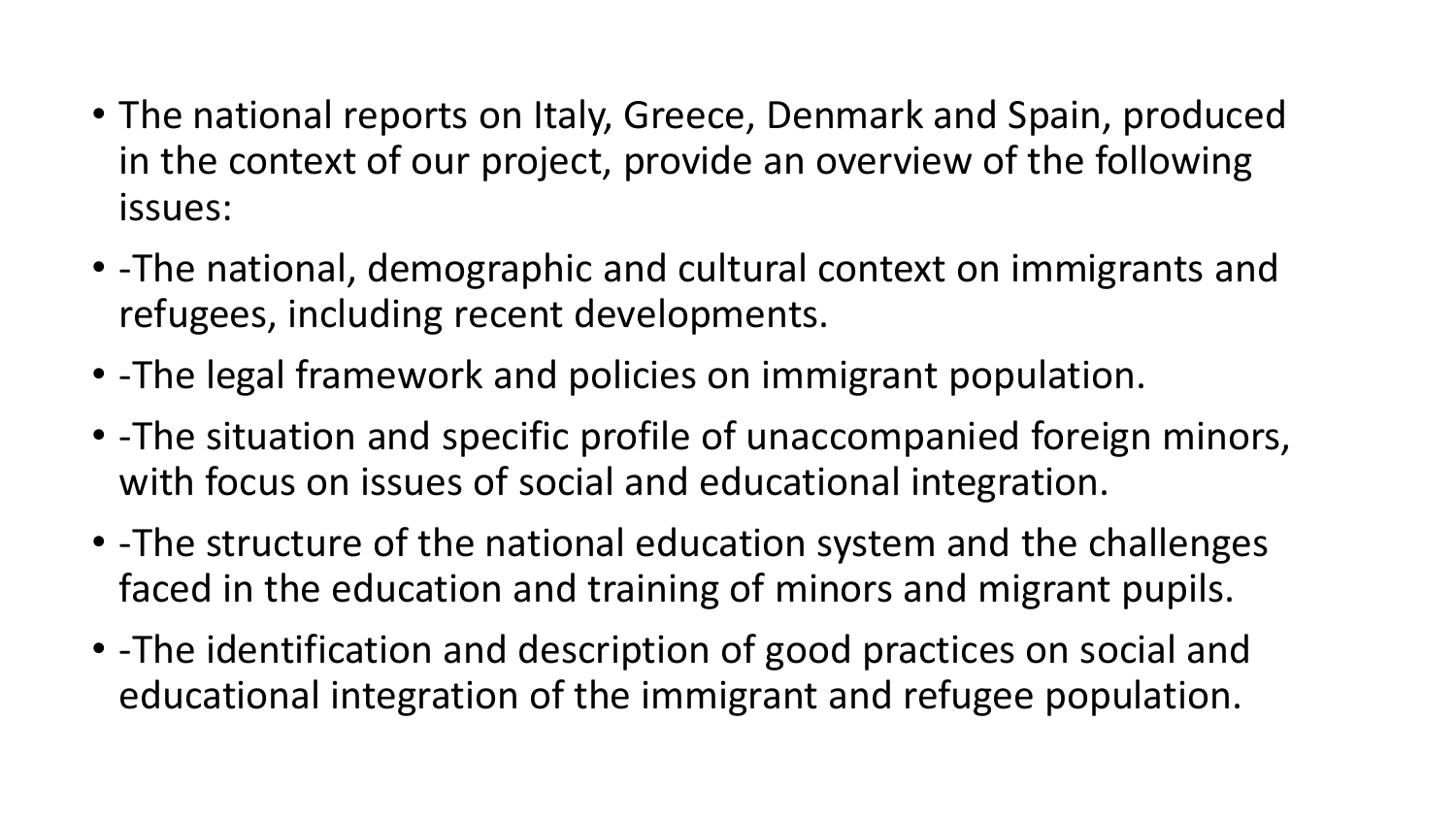The legal framework and policies regarding the immigrant population (including unaccompanied foreign minors) of Italy, Greece, Denmark and Spain have many common features. It is logical that this is so, as all

four countries are integrated into the European Union and constitute democratic regimes. However, there are also many differential features, due to the diversity of national contexts, state legal frameworks, diversity and migration management policies, education systems and specific profiles of immigrants in general, and unaccompanied foreign minors in particular.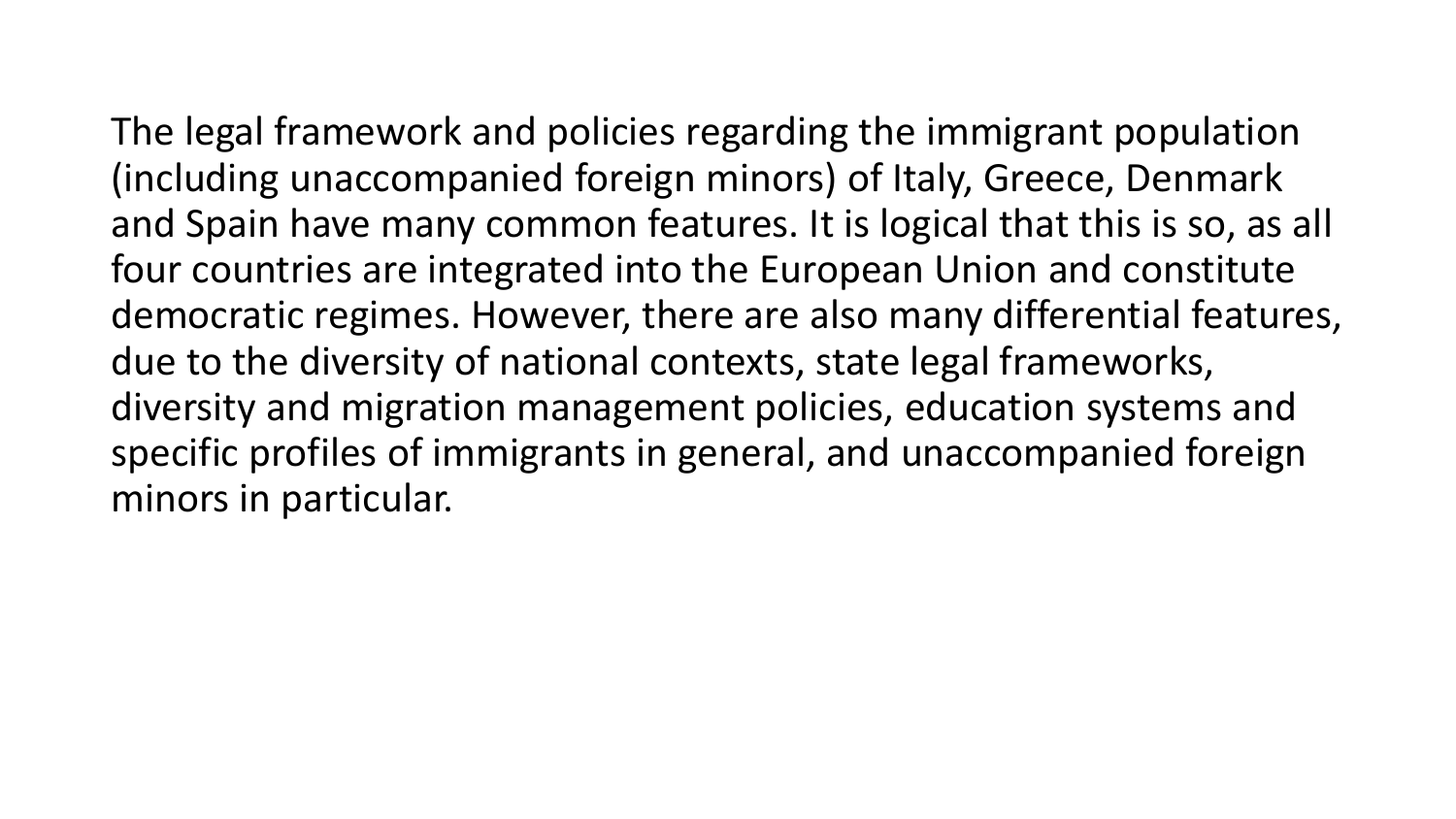The four countries have undergone significant social, cultural and political change over the past 20 years as a result of the arrival of immigrants and asylum seekers. This increase in the foreign population has brought great cultural diversity to the four countries. In recent years, and particularly since the crucial refugee crisis resulting from the war in Syria and other conflicts, the strong migratory pressure on all the countries of the European Union has led to the development of very diverse national policies in response to the massive arrival of immigrants and refugees. Southern European states such as Greece, Italy and Spain have clearly transformed from being countries that send migrants to being states that receive a considerable amount of immigrant population. Italy and Spain each have around 5 million people of immigrant origin by 2020. Greece has also experienced a massive influx of immigrants and refugees, with more than 800,000 refugees arriving in Greece from Turkey, considering only the period 2015/2016. There is no need to stress the importance for these countries of properly managing migratory flows, always in the wider context of the European Union. Diversity is now a central feature of European societies, due to the cultural, linguistic and religious variety of the different groups living together in the European area.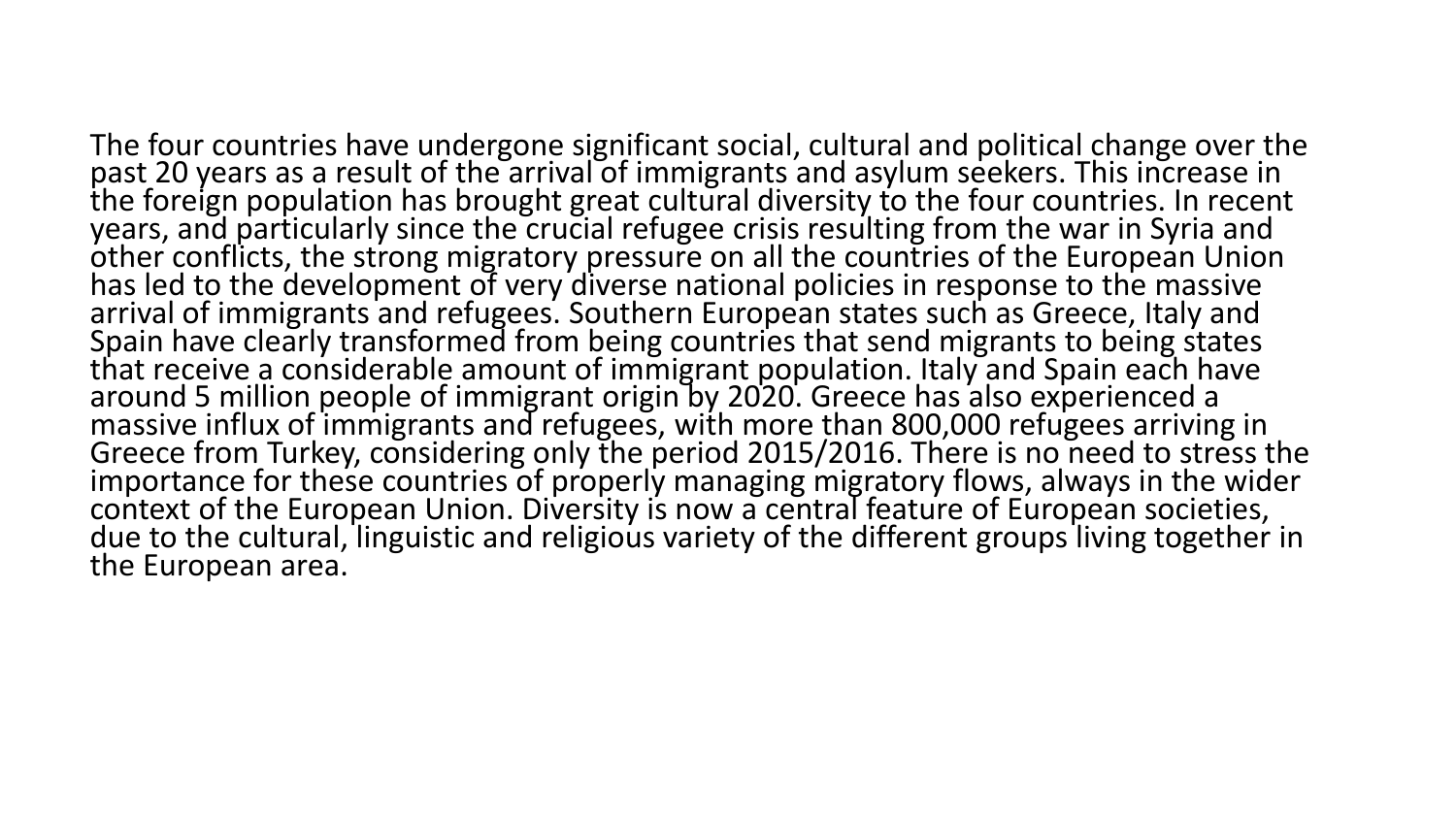In recent years, Italy, Greece, Denmark, and Spain (as well as the rest of the European Union countries) have experienced a double process, not exempt from contradictions and conflicts. On the one hand, a great variety of policies aimed at immigrants and refugees have been developed and deepened, regulating the social integration, rights and education of the foreign population. On the other hand, legal norms have been approved that attempt to limit the arrival and settlement of immigrants and refugees. These restrictive legal norms have reduced the right to refuge and asylum and residence permits, allowed for some "hot" returns at the border, and enforced the exclusion of immigrants from a number of benefits in social, health, economic and other areas. This dual dynamic is evident in all European countries. Denmark is a clear example of this. On the one hand, Law 140 of February 2019, in continuity with the restrictions approved at the end of 2015, has transformed the regulatory framework for refugees, giving priority to the return of asylum seekers to their countries of origin. On the other hand, the *Venligboerne* movement (Tke kind inhabitants) has favoured the constitution of more than 100 local groups that develop voluntary activities to favour the integration of refugees and immigrants. These groups emphasize the importance of meeting other people, regardless of gender, ethnicity, religion, age or political orientation.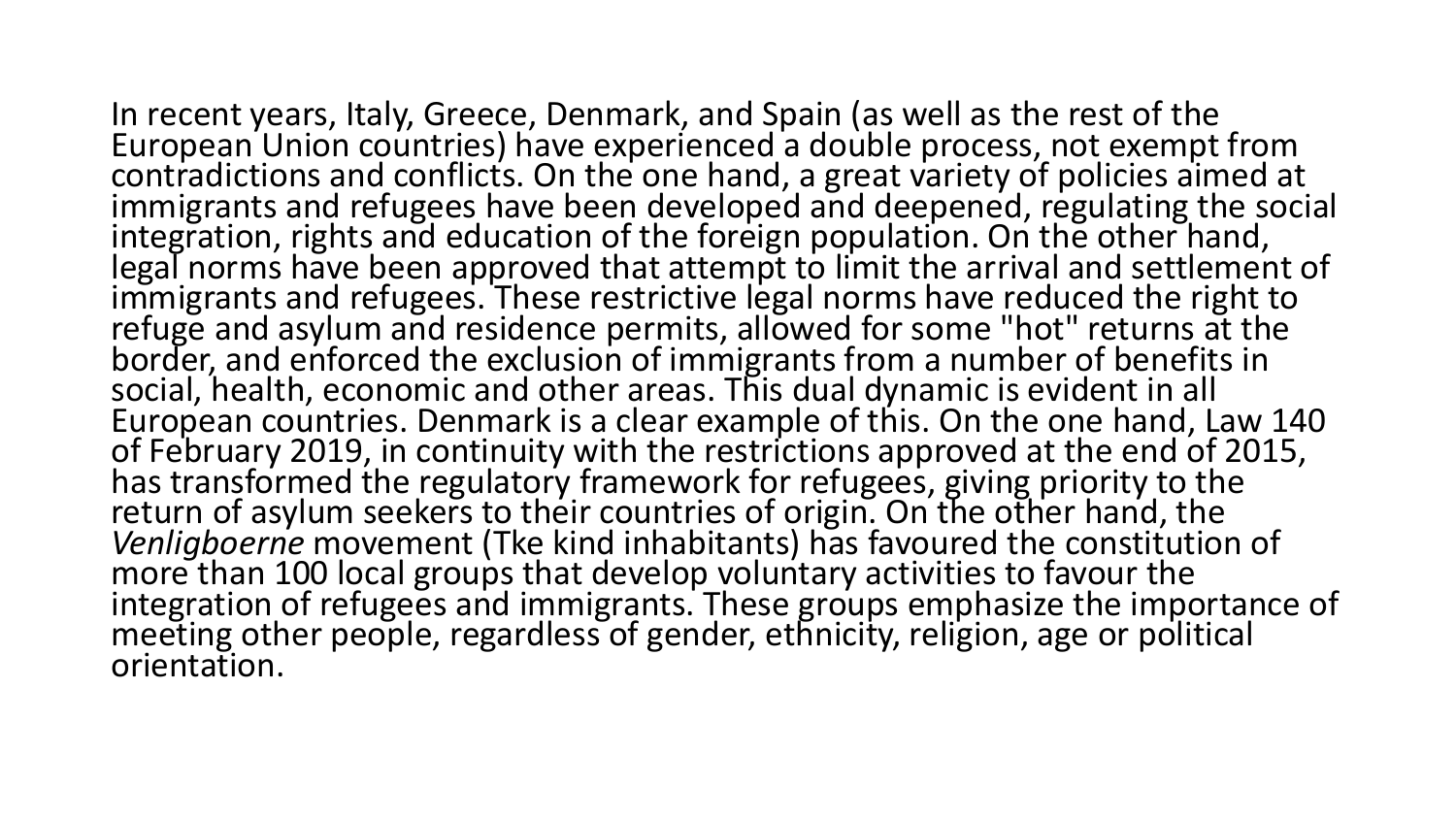- UFM is considered to be: Young people usually between 15 and 17 years, who come alone to other country in search of a better life, in some cases voluntarily, and in others motivated by their families. However, their profile varies as they are minors who come from vulnerable and impoverished countries. They are young people attracted by new lifestyles or driven by a migration project that is determined by economic opportunities, job opportunities and a better life. They leave their country with an idyllic vision and find themselves with a very different and hard reality.
- The number of unaccompanied foreign minors in Europe has increased considerably. Spain is a good example of this trend, as in December 2019 there were 12,417 unaccompanied foreign minors. Faced with this situation, strategies by the European countries must be devised for reception and integration, and new responses must be devised to manage the protection system, health, and education.